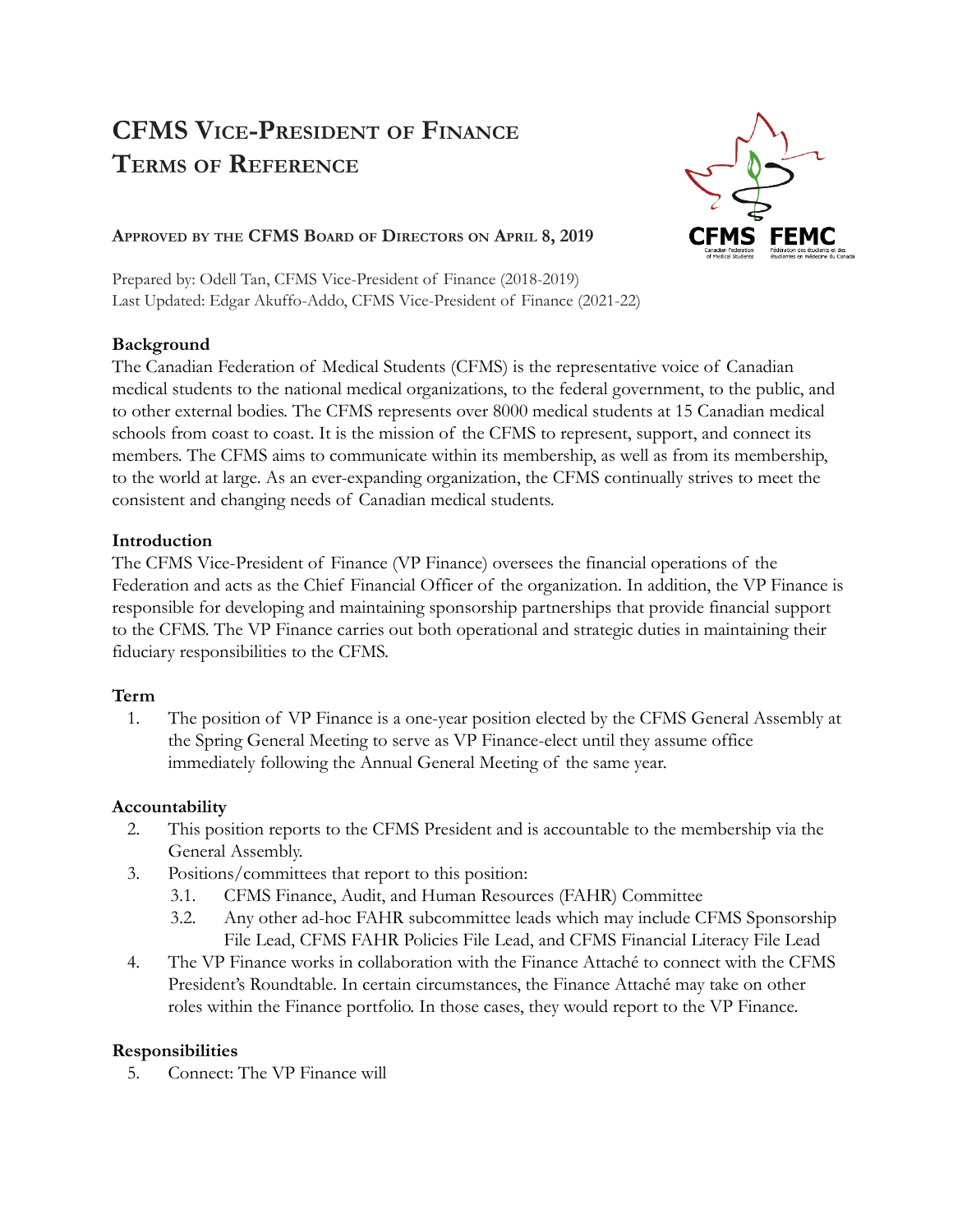- 5.1. compile a post-report after all external meetings that highlights all pertinent information.
- 5.2. maintain effective communication with all Board members, staff and external organizations.
- 5.3. communicate with CFMS membership through reports at each general meeting.
- 5.4. work to explore and optimize collaborations with relevant stakeholders on matters related to the portfolio.
- 5.5. be Chair of the Finance, Audit & HR Committee
- 5.6. collaborate and consult with each CFMS Board Member in the creation and ongoing management of their respective portfolios budget.
- 5.7. be responsible for ensuring the CFMS Annual Budget ensures funds are dedicated for continued work on equity, diversity and inclusion.
- 6. Support: The VP Finance will
	- 6.1. set strategic goals of the finance portfolio and oversee their implementation in accordance with the CFMS Strategic Plan.
	- 6.2. be responsible for and keep proper records for the receipt, custody, banking, and disbursements of the funds of the Federation.
	- 6.3. act as an authorizer for any line item of spending and its subsequent reimbursement.
	- 6.4. regularly review the monthly financial statements and investment statements of the CFMS.
	- 6.5. seek to optimize the financials of the organization on an ongoing basis, including broadening the financial resource base and reducing unnecessary expenditures of the organization.
	- 6.6. aid and direct any CFMS Board Member regarding any finance-related inquiries.
	- 6.7. assist the CFMS General Manager and Bookkeeper in fulfilling the reporting requirements of the CFMS' annual external audit
	- 6.8. oversee the creation and implementation of relevant human resources policies.
	- 6.9. assist the CFMS General Manager in the hiring process of any CFMS staff member or contractor as required.
	- 6.10. ensure adequate transition of the VP Finance-elect.
	- 6.11. provide support and guidance to the Finance Attaché and fulfill their role in their absence.
- 7. Represent: The VP Finance will
	- 7.1. report to the Minister responsible for administering Canada Not-for-profit Corporations Act on all required financial matters.
	- 7.2. provide regular updates to the CFMS Board and the CFMS General Assembly at their regularly scheduled in-person meetings regarding the state of the Annual Budget as of fiscal year-to-date.
	- 7.3. be responsible for preparing and presenting the CFMS Annual Budget for membership approval at the Annual General Meeting.
	- 7.4. re-evaluate the CFMS' investment holdings on a regular basis in coordination with the organization's investment advisor.